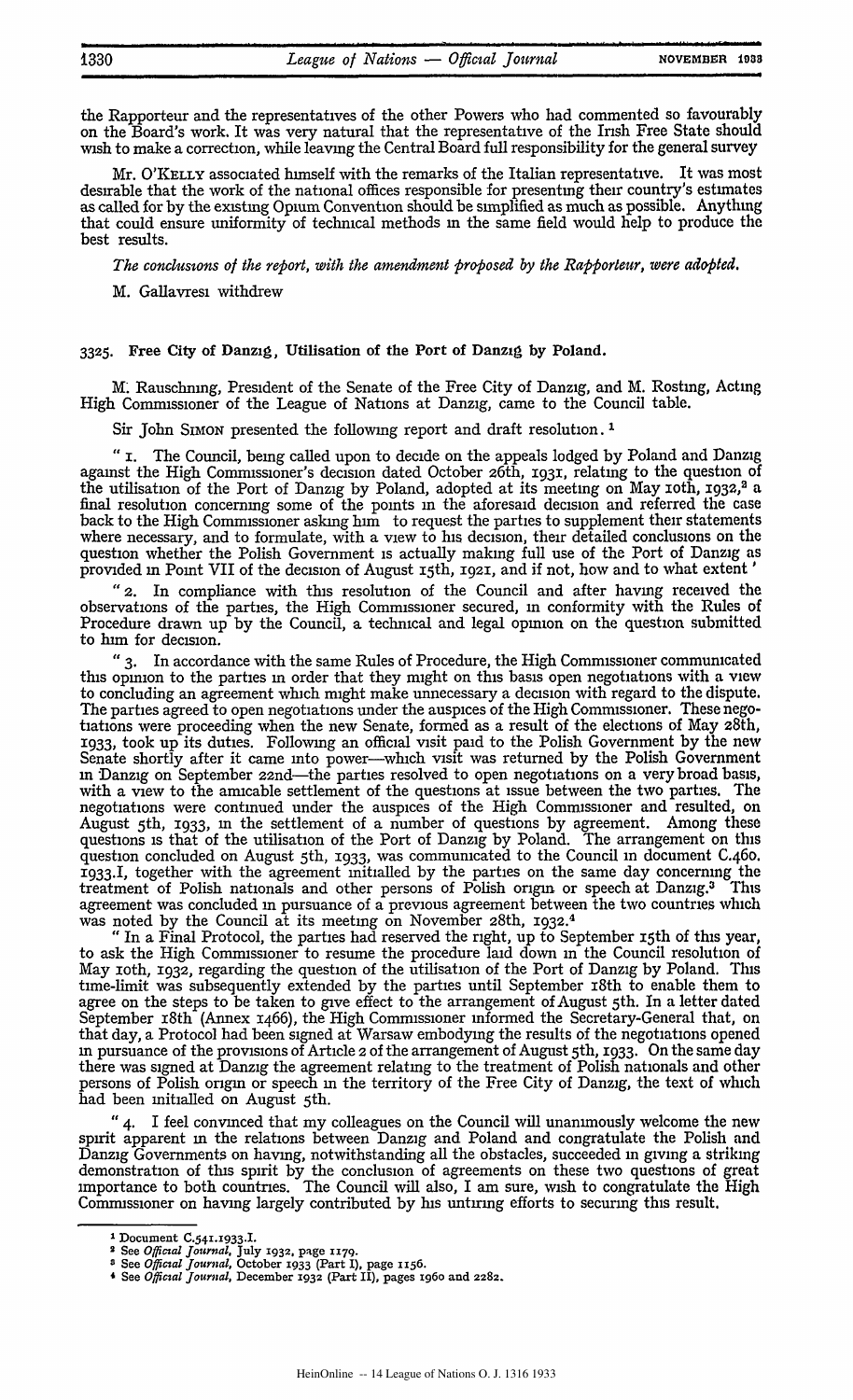*"5.* In these circumstances, **I** have the honour to submit to the Council the following draft resolution.

*"'* The Council takes note on the agreement of the utilisation of the Port of Danzig **by** Poland concluded between the Governments of Danzig and Poland on August 5th, **1933,** and the agreement relating to the treatment of Polish nationals and other persons of Polish origin or speech in Danzig.'"

Sir John Simon added that the Council would be glad to see that two questions, each of which had sometimes given it some anxiety, had been most happily brought to a settlement by fair and frank discussions between the parties and with the assistance, which he was sure all members of the Council would like most thoroughly to acknowledge, of the Acting High Commissioner, M. Rostmg.

He desired to draw particular attention to the last two paragraphs of the report, because he regarded the result recorded therein as one which redounded very greatly to the credit of both parties, and **in** which the Council of the League would take a real satisfaction.

M. RAUSCHNING, President of the Senate of the Free City of Danzig, observed that the grave legal and economic problems relating to Danzig might be said to have been continuously before the Council for a number of years past, and the fact that tns was so intensified his satisfaction at the success achieved in finding a practical settlement, **in** accordance with the spirit of the League and by direct negotiations between the parties concerned, **in** the case of a number of disputed points, without waiting for their final solution by the instances provided for Danzig.

He desired **in** tins connection to add that, until quite lately, the general situation of the Free City in the matter of its legal, political and economic relations had reached a point of dangerous and unrelieved tension, which was of much more than local significance, being indeed calculated to give rise to serious anxiety as to the possibility of the permanent maintenance of peace, the tendencies to a reckless conflict of interests being intensified by the general effects of the economic conductions to a resistable common

It was with much satisfaction, therefore, that he took the opportunity of making a brief statement to the Council on the principles of the policy which the National Socialist Government of Danzig regarded as the only policy capable of yielding results-namely, the policy of peaceful co-operation between two States so closely dependent on one another.

The Government of the Free City was well aware of the dangers of its position as the body responsible for the maintenance of the general peace. But it was confronted, not merely with the almost insoluble difficulties of the problems themselves, but also with the existence of an almost insurmountable barrier of mutual mistrust.

The only way out of tis *impasse* was to ignore for the moment the fundamental legal issues, together with all the disputed points of principle arising **in** connection with the relations between Poland and Danzig, in order to establish, along the lines indicated by the geographical and contractual relations of the two States, that co-operation which was so indispensable for both.

The Danzig Government, accordingly, immediately on taking office, had approached the Polish Government with a view to a settlement, by means of direct negotiations, of the whole body of questions in suspense. Such a policy, instituted to serve **in** the interest of peace and the practical *rapprochement* of peoples, must first eliminate the mistrust **in** question by its presence in the daily activities of the various professions.

At this point the question of the rights of the Polish minority in Danzig, hitherto a subject of dispute between the two States, with which the Council had more than once had to deal, afforded an opportunity ready to hand for the display of the Free City's unquestioned desire for peace. The Danzig Government decided, in this connection, to go far beyond the stipulations for the protection of minorities for which provision was made in the treaties concluded by a certain number of States for the protection of their **own** minorities, and to give the Polish group **in** Danzig the right to make free use of their language **in** dealing with official authorities, and to recogmse Polish attestations and certificates and to allow the minority special rights for public as well as private education, etc.

That policy meant the methodical expansion of the protection of the minorities into a system of positive legal rights, and (he might add) the substitution of a regime of permanent legal forms and principles for the free play of political forces.

The Danzig Government had decided **in** favour of this settlement in spite of not afewmisgivings and at the price of a certain risk for the future of the character of the Free City was based on the conviction that there was no question of an advance payment in anticipation of a corresponding service by the co-signatory Power **in** another connection, but rather that of creating the conditions precedent to new political and intellectual relations between the peoples. Hence the legal expression and juridical form—which could be extended—given to the principle of mutual respect for foreigners to the exclusion of all attempts at assimilation byforciblemeans. Such mutual respect was, indeed, the preliminary and the foundation of the restoration of mutual confidence and peaceful understanding between peoples.

Thus it was possible, thanks to the progress achieved **in** regard to the question of minorities, to approach, in an atmosphere freed of the spirit of mistrust, the other difficult questions connected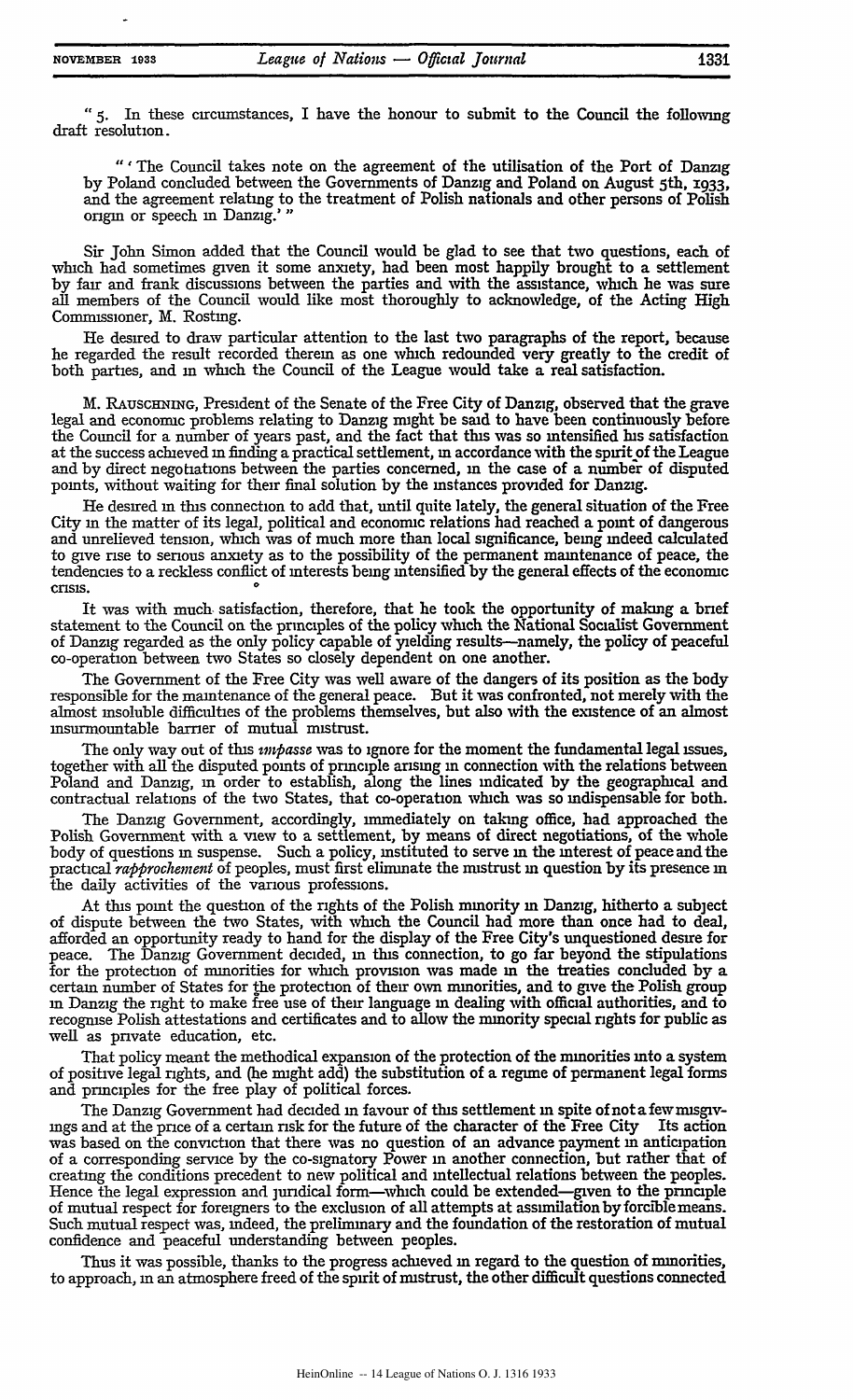with the relations of the two States, the Free City of Danzig and Poland-in particular, that of the full use of the port of Danzig.

He was happy to be able to record that the Government of the Polish Republic had given proof of its appreciation of the position of the two States by accepting the Danzig offer, and had itself contributed to the elimination of mistrust with a view to the solution of this problem, by reegating to the background the considerations of principle and the difficulties which stood in the way in order, under the arrangement of August 5th and the Protocol of September 18th, to prepare the way for peaceful and practical co-operation between the two ports, Danzig and Gdynia.

The arrangements bound the Polish Government to take all necessary steps to prevent any fresh decrease **in** the sea-borne traffic passing through the port of Danzig; they also involved the assurance that the Free City of Danzig would In future obtain equal participation **in** the sea-borne traffic. In execution of these arrangements, a list had been drawn up, by categories and by quantities, of the goods which should be transhipped in the port of Danzig, and this for a period limited, In the first place, to one year. A certain rate for the flow of goods had thus been established.

As regarded the other steps taken to ensure the development of practical co-operation between the two ports, the following deserved mention. the assurance by Poland that the port of Danzig would be granted equal treatment with the port of Gdynia in the matter of import permits and Customs facilities the undertaking to conclude an agreement with Danzig for creating, by reducing the dues and other transhipment costs, similar conditions of competition in the two ports. Thanks-to a common advisory organ which was to be set up, co-operation between the two ports would in future provide the necessary uniformity of policy

These arrangements were at first to be valid for a limited period only, and denounceable at short notice. The two parties were well aware of the practical and psychological difficulties which existed in spite of goodwill. Emphasis should further be laid on the fact that the arrangements entered into up to the present were but the beginning of the solution of a considerable number of questions m dispute which were still outstanding.

The difficulties in the way of reconciling existing divergencies of opinion on the subject of commercial trade and on that of the conclusion of a convention on foodstuffs, etc., could' only be circumvented if, in all future arrangements, the economic structure of the Free City of Danzig were also borne in mind.

The result of these first direct arrangements, therefore, was modest. Nevertheless, that result should not be under-estimated, for it was not at all devoid of importance **in** connection with the pacification of relations in Europe.

**M.** Rauschning thanked all those who had taken part in the work connected with the agreements. He paid a special tribute to the work of M. Rosting as High Commissioner and to his valuable co-operation in the conclusion of the agreement of August 5th, as the starting-point of a practical and final settlement of the question.

The success and the future results of tne agreements wholly depended upon whether the will of both parties to agree and to reconcile differences of opinion was lasting. The re-organisation will of both parties to agree and to reconcile differences of opinion was lasting. The re-organisation of the whole field of relations between the two States, inaugurated by the settlement of individual questions, could not be carried out unless resolute frankness and sincerity were the basis of their mutual intercourse The maxims of fair tiade and, if he might so express it, the business solicitude of the honest merchant should predominate also in relations between interdependent States. Economic and political rights must not be exercised unilaterally and contrary to the honour of a nation or to its mstmct of self-preservation The principle of practical co-operation, relegating problems of principle to second place, and the principle of the inviolability of a national will to live were the two fundamental ideas upon which Danzig based its adherence to a policy of peace.

The salutary restraint imposed by a common task made it possible to eliminate insurmountable difficulties, while the spirit of continuity inherent **in** these guiding ideas rendered possible the attainment in post-war times of a higher plane in the relations between nations. On this plane, it would be possible to render innocuous problems which it had hitherto been considered impossible to solve, and to embark upon a fruitful policy for the fulfilment of common tasks.

M. Rauschnmg hoped that the legal proceedings undertaken in May **1930** on the subject of Danzig and Gdynia might be supended for all time.

M. BECK said that the Polish Government knew and fully appreciated the ideas underlying the statement made by the President of the Senate of the Free City of Danzig. The personal contact which had taken place when the Senate of the Free City had visited Warsaw and when the Polish Premier and one of his colleagues had visited Danzig had enabled the two parties to exchange views.' It was with the greatest satisfaction that the Polish Government had taken the opportunity afforded by the attitude of the President of the Free City to make a great effort to achieve just agreements **in** connection with important problems affecting the two parties. The result had not been slow to materialise the two important agreements, of which the Council had just been informed, were tangible proof of this. He agreed with M. Rauschning that those first achievements were the beginning of a fresh period during which satisfactory arrangements would be made and during which just solutions suited to the needs of the moment would be

<sup>&</sup>lt;sup>1</sup> See document C.543.1933.I.